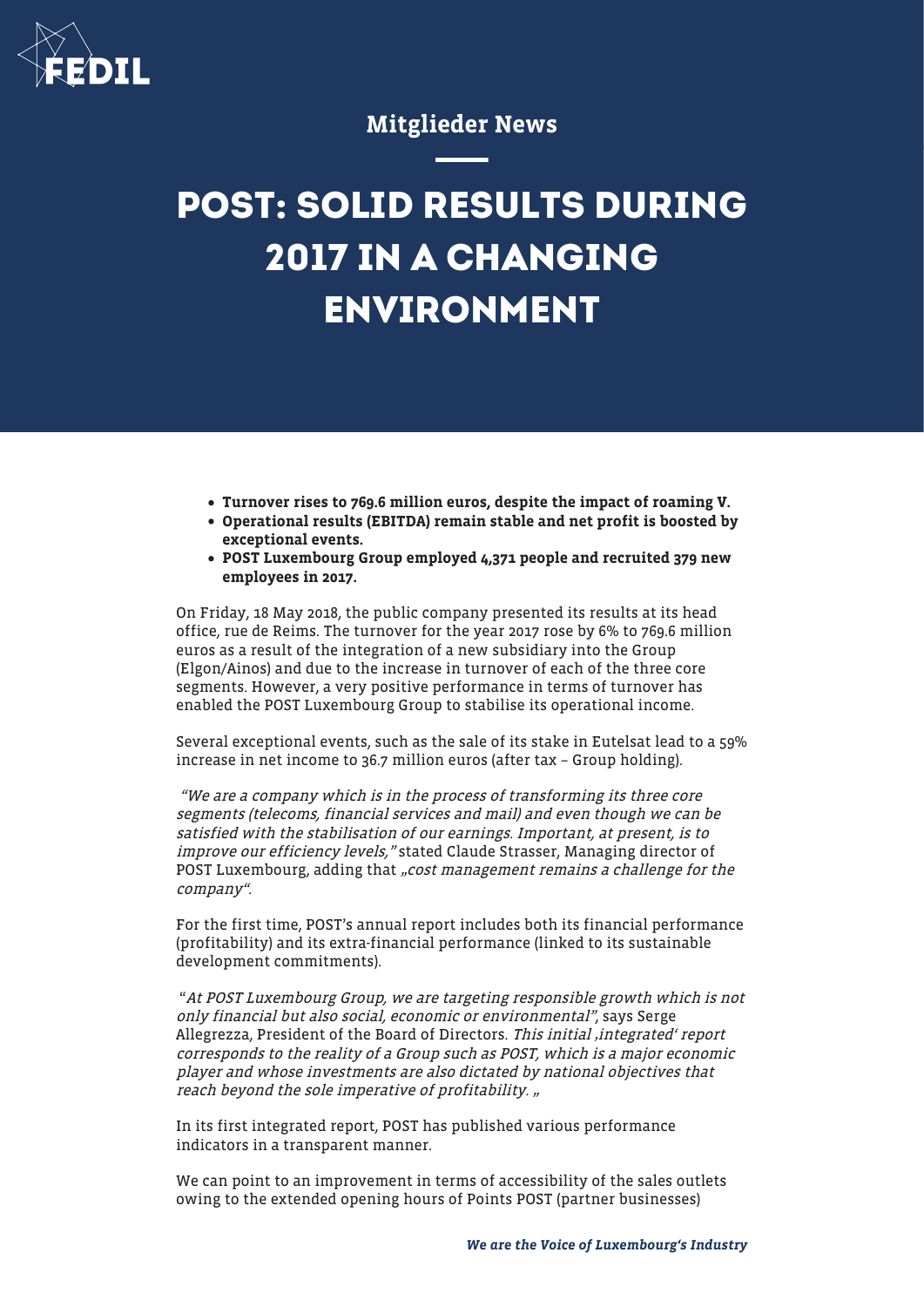

which has contributed to an increase  $(+47%)$  in the total number of opening hours of postal services outlets. Furthermore, the end-to-end fibres installed over several years by POST has reached 1.1 million km and the number of connectible households now reached 61.8%.

#### Telecoms affected by roaming

The elimination of roaming charges ("Roam like at home") weighs heavily on POST Telecom's turnover: its impact has been estimated at approximately 8 million euros (which represents 5 to 6 million euros in net income).

POST has managed to stabilise the downturn in telecom income in a market environment which is characterised by an explosion in mobile data, a need to invest in higher-performance networks, binding regulations and strict pressure on prices. POST owes its encouraging performance to the commercial success of several of its domestic products (PostTV and BAMBOO) and business services (ConnectedOffice) as well as to its continual efforts to improve efficiency and optimise internal processes.

"Owing to several years of investment in fibre optics, which are just beginning to bear fruit, we are witnessing a massive migration of our ADSL and LuxDSL customers to BAMBOO for the Internet, "explains the Managing Director.

#### From letters to logistics

The domestic mail activity continues to fall: in 2017, the volume of letters has decreased by 4.2% year-on-year, which represents about 22 million letters in 4 years. This decline is only partially offset by parcel volumes, which have increased by 15% (1.3 million more parcels as compared to 4 years ago).

Reducing costs to improve the profitability of postal activities is difficult as this universal service ensures distribution to every household in the country five days a week, irrespective of the volume distributed.

The launch of a logistics solution in 2017 with Asian e-commerce operators has begun to yield results; Luxembourg has become a European gateway for parcel delivery in Europe. At present, approximately 10,000 parcels arrive each day from Asia at POST Luxembourg before being distributed throughout Europe.

"It is essential for us to develop a pillar of complementary activities alongside the traditional distribution of mail which, following the digitalisation of communications, is progressively decreasing every year," declares Claude Strasser.

### CCP tariff reforms

The postal financial services continue to suffer as a result of historically low interest rates. The tariff reform implemented beginning of 2017 aimed to improve the profitability of the CCP and encourage our customers to consume less paper for their bank statements and to promote the use of our services via digital platforms (CCP Connect and CCP Mobile) or self banking (ATM).

"Customers can always benefit from a free service by using 100% digital operations, and those who do not have the opportunity can request a personal exemption," indicated the Managing Director.

#### A Group comprising 24 companies

2017 was a year of changes for POST Luxembourg Group: re-sale of its TNT shareholding, welcoming Elgon/Ainos into the Group, disposal of its stake in